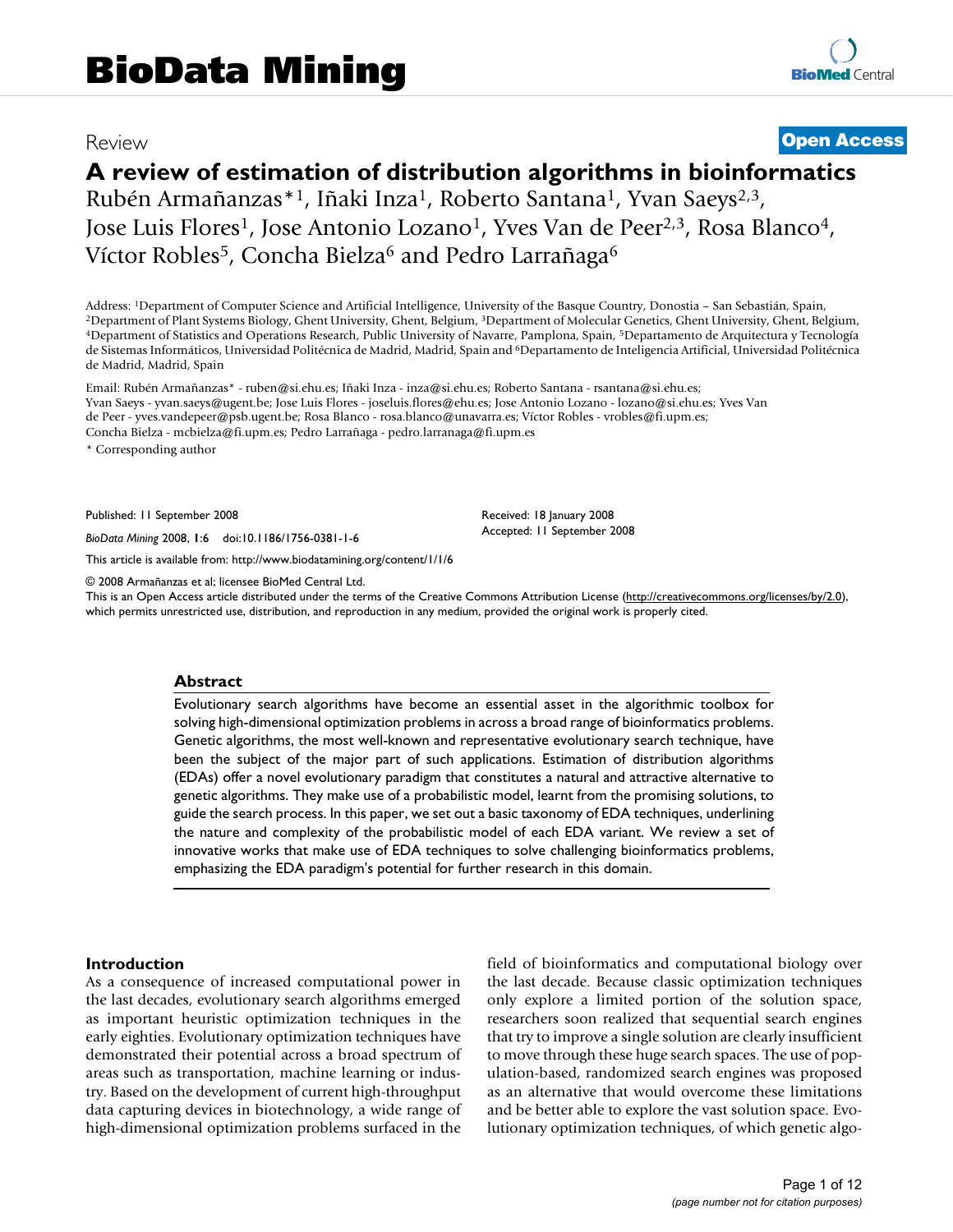rithms (GAs) are the most well known class of techniques, have thus been the method of choice for many of these bioinformatics problems.

Estimation of distribution algorithms (EDAs) are a novel class of evolutionary optimization algorithms that were developed as a natural alternative to genetic algorithms in the last decade. The principal advantages of EDAs over genetic algorithms are the absence of multiple parameters to be tuned (e.g. crossover and mutation probabilities) and the expressiveness and transparency of the probabilistic model that guides the search process. In addition, EDAs have been proven to be better suited to some applications than GAs, while achieving competitive and robust results in the majority of tackled problems. In this review, we focus on a group of pioneering papers that have shown the power of the EDA paradigm in a set of recent bioinformatic, mainly genomic and proteomic, tasks. For each problem, we give a brief description, the EDA used, and the associated literature references. The solution representation and the cardinality of the search space are also discussed in some cases. Before discussing these problems, the next section presents what an EDA is and how it works, sets out a detailed taxonomy based on their main features and what potential they have within the bioinformatic discipline.

# **Estimation of distribution algorithms**

Estimation of distribution algorithms [1-5] are evolutionary algorithms that work with a multiset (or population sets) of candidate solutions (points). Figure 1 illustrates the flow chart for any EDA approach. Initially, a random sample of points is generated. These points are evaluated using an objective function. An objective function evaluates how accurate each solution is for the problem. Based on this evaluation, a subset of points is selected. Hence, points with better function values have a bigger chance of being selected.



#### **Figure 1**

**EDA algorithm flow chart (Figure 1-EDAChart.eps)**. Diagram of how an estimation of distribution algorithm works. This overview of the algorithm is further specified by the pseudocode shown in Table 1.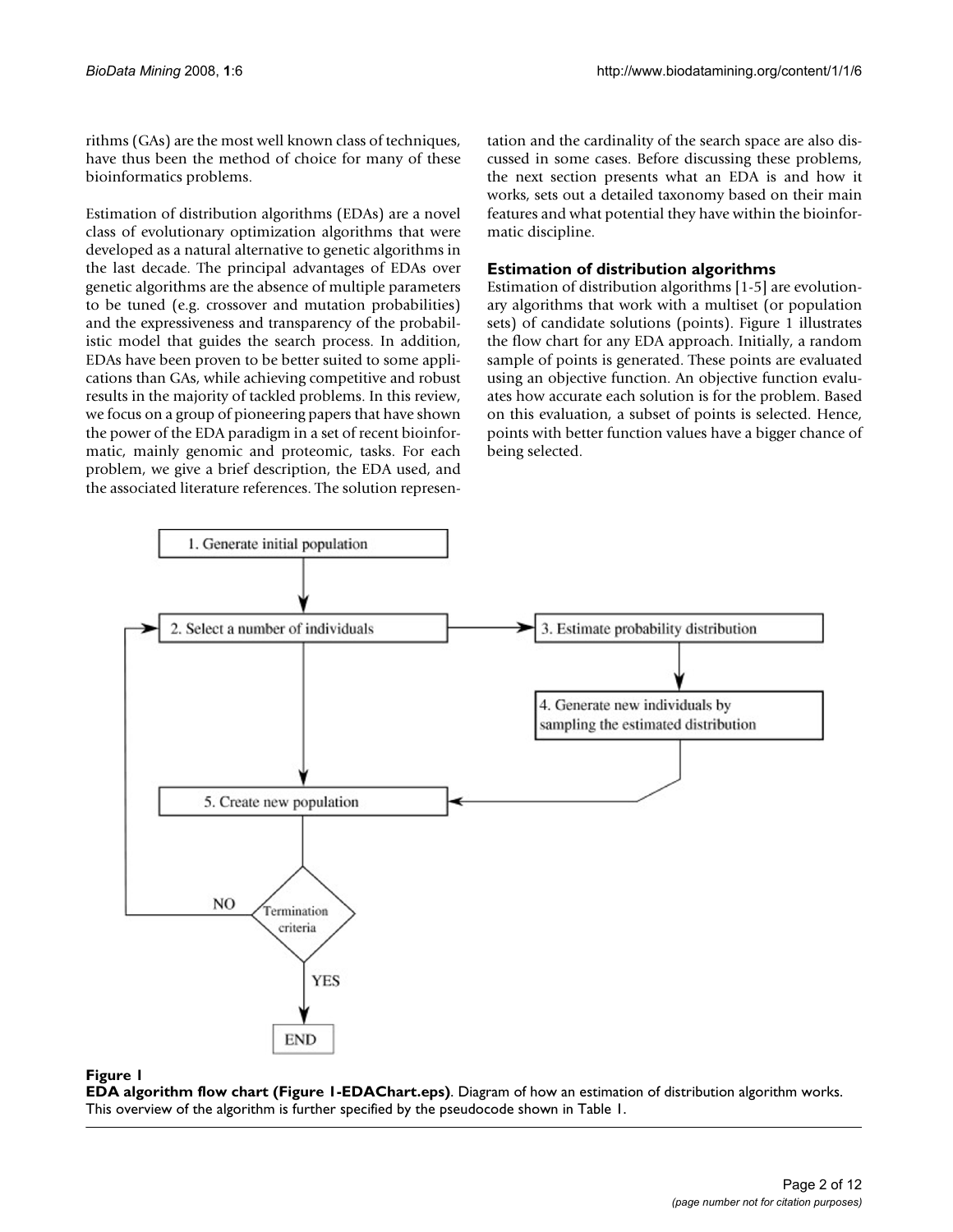Then, a probabilistic model of the selected solutions is built, and a new set of points is sampled from the model. The process is iterated until the optimum has been found or another termination criterion is fulfilled.

For more details, Table 1 sets out the pseudocode that implements a basic EDA. The reader can find a complete running example of an EDA in [6].

### *Characteristics of EDAs*

Essentially EDAs assume that it is possible to build a model of the promising areas of the search space, and use this model to guide the search for the optimum. In EDAs, modeling is achieved by building a probabilistic graphical model that represents a condensed representation of the features shared by the selected solutions. Such a model can capture different patterns of interactions between subsets of the problem variables, and can conveniently use this knowledge to sample new solutions.

Probabilistic modeling gives EDAs an advantage over other evolutionary algorithms that do not employ models, such as GAs. These algorithms are generally unable to deal with problems where there are important interactions among the problems' components. This, together with EDAs' capacity to solve different types of problems in a robust and scalable manner [3,5], has led to EDAs sometimes also being referred to as competent GAs [7,8].

#### *A taxonomy of EDAs*

Since several EDAs have been proposed with a variety of models and learning algorithms, the selection of the best EDA to deal with a given optimization problem is not always straightforward. One criterion that could be followed in this choice is to trade off the complexity of the probabilistic model against the computational cost of storing and learning the selected model. Both issues are also related to the problem dimensionality (i.e. number of variables) and to the type of representation (e.g. discrete, continuous, mixed).

#### **Table 1: EDA pseudocode**

| Set $t \leftarrow 0$ . Generate M points randomly                   |
|---------------------------------------------------------------------|
| Dο                                                                  |
| Evaluate the points using the fitness function                      |
| Select a set S of $N \leq M$ points according to a selection method |
| Estimate a probabilistic model for S                                |
| Generate M new points sampling from the distribution represented    |
| in the model                                                        |
| $t \leftarrow t + 1$                                                |
| until Termination criteria are met                                  |
|                                                                     |

Estimation of distribution algorithms: evolutionary computation based on learning and simulation of probabilistic graphical models.

Researchers should be aware that simple models generally have minimal storage requirements, and are easy to learn. However, they have a limited capacity to represent higherorder interactions. On the other hand, more complex models, which are able to represent more involved relationships, may require sophisticated data structures and costly learning algorithms. The impact that the choice between simple and more complex models has in the search efficiency will depend on the addressed optimization problem. In some cases, a simple model can help to reach non-optimal but acceptable solutions in a short time. In other situations, e.g. deceptive problems, an EDA that uses a simple model could move the search away from the area of promising solutions.

Another criterion that should be taken into consideration to choose an EDA is whether there is any previous knowledge about the problem structure, and which kind of probabilistic model is best suited to represent this knowledge. The following classification of EDAs is intended to help the bioinformatic researcher to find a suitable algorithm for his or her application.

EDAs can be broadly divided according to the complexity of the probabilistic models used to capture the interdependencies between the variables: univariate, bivariate or multivariate approaches. Univariate EDAs, such as PBIL [9], cGA [10] and UMDA [4], assume that all variables are independent and factorize the joint probability of the selected points as a product of univariate marginal probabilities. Consequently, these algorithms are the simplest EDAs and have also been applied to problems with continuous representation [11].

The bivariate models can represent low order dependencies between the variables and be learnt using fast algorithms. MIMIC [12], the bivariate marginal distribution algorithm BMDA [13], dependency tree-based EDAs [14] and the tree-based estimation of distribution algorithm (Tree-EDA) [15] are all members of this subclass. The latter two use tree and forest-based factorizations, respectively. They are recommended for problems with a high cardinality of the variables and where interactions are known to play an important role. Trees and forests can also be combined to represent higher-order interactions using models based on mixtures of distributions [15].

Multivariate EDAs factorize the joint probability distribution using statistics of order greater than two. Figure 2 shows some of the different probabilistic graphical models covered by this category. As the number of dependencies among the variables is higher than in the above categories, the complexity of the probabilistic structure, as well as the computational effort required to find the structure that best suits the selected points, is greater. There-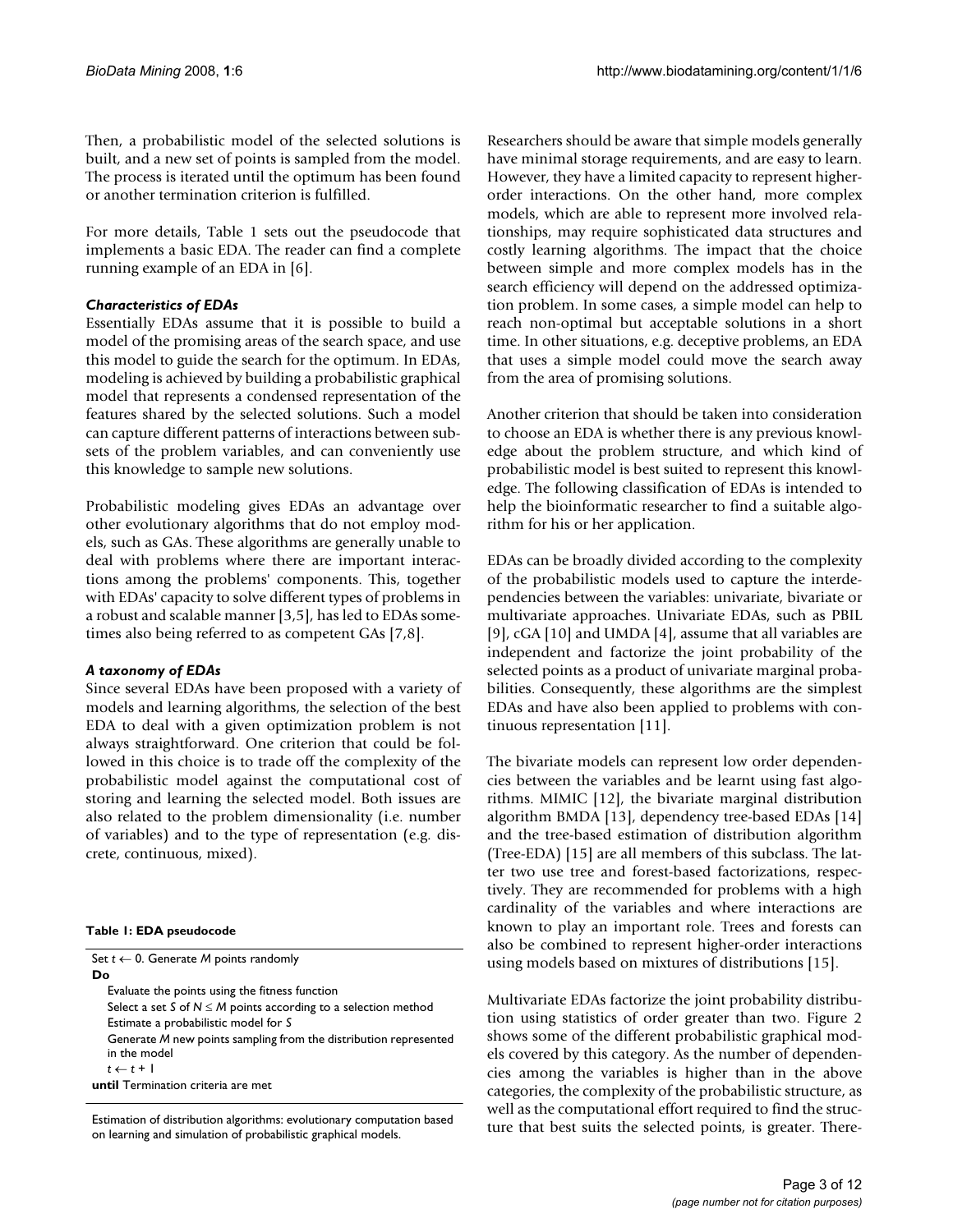

**EBNA and BOA paradigms (Figure 2-EBNA-BOA.eps)**. Diagram of probability models for the proposed EDAs in combinatorial optimization with multiple dependencies (FDA, EBNA, BOA, and EcGA).

fore, these approaches require a more complex learning process. Some of the EDA approaches based on multiply connected Bayesian networks are:

• The (Factorized Distribution Algorithm) FDA [16] is applied to additively decomposed functions for which, using the running intersection property, a factorization of the mass-probability based on residuals and separators is obtained.

• In [17], a factorization of the joint probability distribution encoded by a Bayesian network is learnt from the selected set in every generation. The estimation of Bayesian network algorithm (EBNA) uses the Bayesian information criterion (BIC) score as the quality measure for the Bayesian network structure. The space of models is searched using a greedy algorithm.

• The Bayesian optimization algorithm (BOA) [18] is also based on the use of Bayesian networks. The Bayesian Dirichlet equivalent metric is drawn on to measure the goodness of every structure. The algorithm enacts a greedy search procedure. BOA has been improved by adding dependency trees and restricted tournament replacement. The resulting, more advanced, hierarchical BOA (hBOA) [5] is one of the EDAs for which extensive experimentation has been undertaken. The results show good scalability behavior.

• The extended compact Genetic Algorithm (EcGA) proposed in [10] is an algorithm in which the basic idea is to factorize the joint probability distribution as a product of marginal distributions of variable size.

There are alternatives to the use of Bayesian networks for representing higher order interactions in EDAs. Markov network-based EDAs [19-21] could be an appropriate choice for applications where the structure of the optimization problem is known and can be easily represented using an undirected graphical model. EDAs that use dependency networks [22] can encode dependencies that Bayesian networks cannot represent. Both classes of algorithms need relatively complex sampling procedures based on the use of Gibbs sampling [23].

In addition to the order of complexity encoded by the probability model, there is another key feature when dealing with an EDA algorithm: the way that model is learned. There are two alternatives: induce the model structure and its associated parameters, or induce just the set of parameters for *an a priori* given model. The first class is denoted as *structure*+*parameter learning*, whereas the second is known as *parameter learning*. Both approaches need to induce the parameters of their models, but the first approach's need for structural learning makes it more time consuming. By contrast, parameter learning is dependent on the fixed model, whereas structure+parameter learning exhibits a greater power of generalization.

Population-based incremental learning (PBIL) [9], the compact GA (cGA) [10], the univariate marginal distribution algorithm (UMDA) [4] and the factorized distribution algorithm (FDA) [16] which use a fixed model of interactions in all generations, are all parameter approaches. On the other hand, the mutual information maximization for input clustering algorithm (MIMIC) [12], the extended compact GA (EcGA) [10] and EDAs that use Bayesian and Gaussian networks [5,13,17,24-26] belong to the structural+parameter class.

So as to have a graphical taxonomy of the subdivisions presented through this section, Table 2 illustrates all the above features and models providing a graphical taxonomy of the subdivisions presented throughout this section. It also includes some useful tips to choose among the available EDAs, such as their pros and cons.

## *Potential of EDAs in bioinformatics*

Evolutionary algorithms, and GAs in particular, have been widely and successfully applied in bioinformatics. It is reasonable to expect that the improvements in EDA efficiency and scalability can contribute to expanding the use of these algorithms, particularly for difficult problems where other evolutionary algorithms fail [3,27].

There are other situations where the use of EDAs can be very useful for solving bioinformatics problems. For instance, probabilistic models used by EDAs can be set up a *priori* in such a way that they represent previous knowledge about the structure of the optimization problem. Even the use of incomplete or partial information about the problem domain can considerably reduce the computational cost of the search. Similarly, practitioners can manipulate the probabilistic models to favor solutions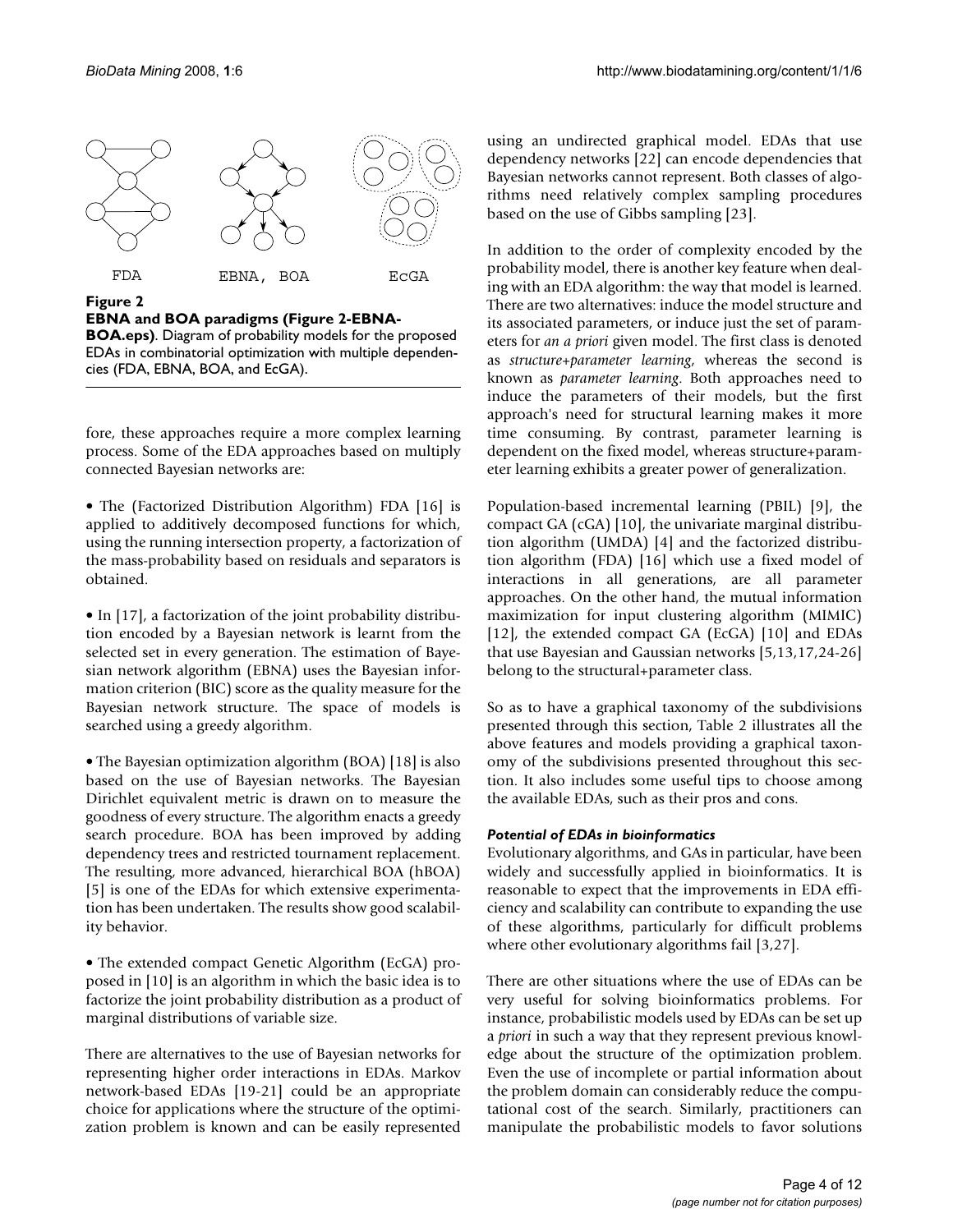#### **Table 2: EDAs taxonomy**

| Statistical order                                                | Advantages                                                                                                                      | Disadvantages                                                            | Examples                                                                                                                                                                    |
|------------------------------------------------------------------|---------------------------------------------------------------------------------------------------------------------------------|--------------------------------------------------------------------------|-----------------------------------------------------------------------------------------------------------------------------------------------------------------------------|
| <b>Univariate</b>                                                | Simplest and fastest<br>Suited for high cardinality<br>problems<br><b>Scalable</b>                                              | Ignore feature dependencies<br>Bad performance for deceptive<br>problems | PBIL (Baluja, 1994)<br>UMDA (Mühlenbein and Paaß,<br>1996)<br>cGA (Harik et al., 1999)                                                                                      |
| <b>Bivariate</b> (statistics of order two)                       | Able to represent low order<br>dependencies                                                                                     | Possibly ignore some feature<br>dependencies                             | MIMIC (De Bonet et al., 1996)                                                                                                                                               |
|                                                                  | Suited for many problems                                                                                                        | Slower than univariate EDAs                                              | Dependency trees EDA (Baluja<br>and Davies, 1997) BMDA<br>(Pelikan and Mühlenbein, 1999)                                                                                    |
|                                                                  | Graphically inquire the induced<br>models                                                                                       |                                                                          | Tree-EDA/Mixture of distributions<br>EDA (Santana et al., 1999)                                                                                                             |
| <b>Multivariate</b><br>(statistics of order greater than<br>two) | Parameter learning (only interaction model parameters)                                                                          |                                                                          |                                                                                                                                                                             |
|                                                                  | Suited for problems with known<br>underlying model                                                                              | Possibly ignore complex feature<br>dependencies                          | FDA (Mühlenbein et al., 1999)                                                                                                                                               |
|                                                                  |                                                                                                                                 | Higher memory requirements than<br>bivariate                             | Markov network-based EDA<br>(Shakya and McCall, 2007)                                                                                                                       |
|                                                                  | Structure+parameter learning (interaction model & parameters of the model)                                                      |                                                                          |                                                                                                                                                                             |
|                                                                  | Maximum power of generalization<br>Flexibility to introduce user<br>dependencies<br>Online study of the induced<br>dependencies | Highest computation time<br>Highest memory requirements                  | EcGA (Harik et al., 1999)<br><b>EBNA</b><br>(Etxeberria and Larrañaga, 1999)<br>BOA/hBOA (Pelikan et al., 1999,<br>2005)<br>Dependency networks EDA<br>(Gámez et al., 2007) |

A taxonomy of some representative EDAs. We highlight a set of characteristics that can guide the choice of a particular EDA suited to the goals and properties of a given problem.

with certain pre-established partial configurations. This way they can test particular hypotheses about the configuration of the optimal solution.

EDAs have another advantage, also associated with the capacity to model key features of the search space. The models generated during the search can be mined to reveal previously unknown information about the problem [28-30].

Furthermore, recent results of applying EDAs to problems from other domains [31] have shown that the information gathered by the models to solve a given problem instance can, in some cases, also be employed to solve other instances of the same problem. This paves the way for building bioinformatics applications where the information extracted from previous searches is reused to solve different instances of a similar problem.

#### **EDAs in genomics** *Introduction*

Due to advances in modern high-throughput biotechnology devices, large and high-dimensional data sets are obtained from analyzed genomes and tissues. The heuristic scheme provided by EDAs has proved to be effective and efficient, in a variety of NP-hard genomic problems. Because of the huge cardinality of the solution spaces of most of these problems, researchers are aware of the need for an efficient optimization algorithm. In this way, authors have preferred simple EDA schemes that assume that the variables are independent. These schemes have obtained accurate and robust solutions in reasonable CPU times. Together with a brief definition of each tackled genomic problem, we describe the main characteristics of each EDA scheme are described, with a special emphasis on the codification used to represent the search individuals.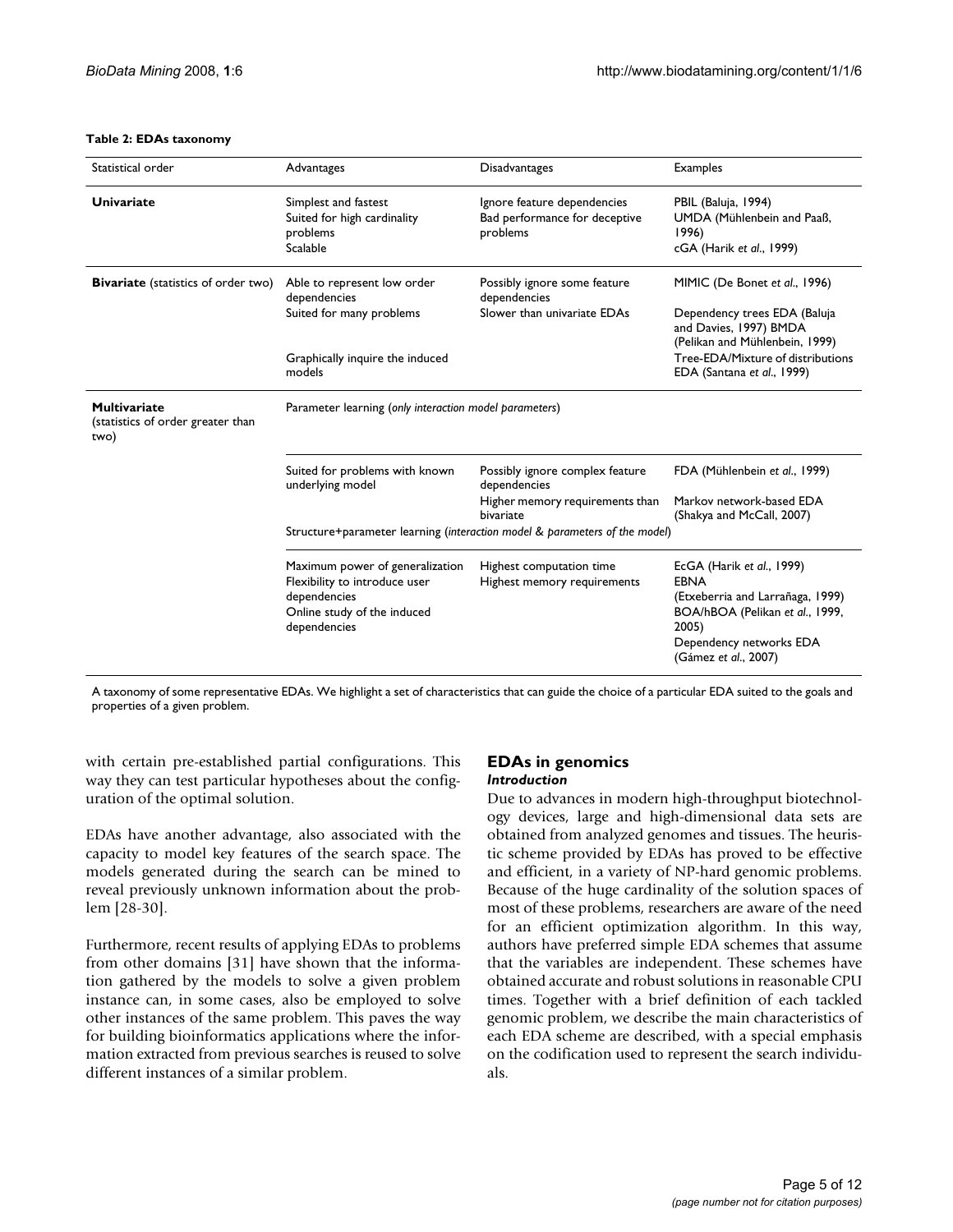### *Gene structure analysis*

As genomes are being sequenced at an increasing pace, the need for automatic procedures for annotating new genomes is becoming more and more important. A first and important step in the annotation of a new genome is the location of the genes in the genome, as well as their correct structure. As a gene may contain many different parts, the problem of gene structure prediction can be seen as a segmentation or parsing problem. To solve this problem automatically, pattern recognition and machine learning techniques are often used to build a model of what a gene looks like. This model can then be used to automatically locate potential genes in a genome [32,33].

A gene prediction framework consists of different components, where each component (often modeled as a classifier) aims at identifying a particular structural element of the gene. Important structural elements include the start of the gene (start codon), the end of a gene (stop codon) and the transitions between the coding and non-coding parts of the gene (splice sites).

The exact mechanisms that the cell uses to recognize genes and their structural elements are still under research. As this knowledge is missing, one major problem in this context is to define adequate features to train the classifiers for each structural element. Consequently, large sets of sequence features are extracted in the hope that these sets will contain the key features. However, it is known that not all of these features will be important for the classification task at hand, and many will be irrelevant or redundant.

To find the most relevant features for recognizing gene structural elements, feature subset selection (FSS) techniques can be used. These techniques try to select a subset of relevant features from the original set of features [34,35]. As this is an NP-hard optimization problem with 2*n* possible subsets for evaluation (given n features), population-based heuristic search methods are an interesting engine for driving the search through the space of possible feature subsets. Each solution in the population decodes a feature subset as a binary string: features having a value of 1 are included in the subset, whereas the ones having a value of 0 are discarded.

As a natural alternative to genetic algorithms, the use of EDAs for FSS was initiated in [36] for classic benchmark problems, and their use in large scale feature subset selection domains was reported to yield good results [37,38]. Furthermore, the EDA-based approach to FSS was shown to generalize to feature weighting, ranking and selection [39]. This has the advantage of getting more insight into the relevance of each feature separately, focusing on strongly relevant, weakly relevant, and irrelevant features.

The application of EDA-based FSS techniques in gene structure prediction was pioneered for the most important gene prediction components in [40]. Its most important application was the recognition of splice sites. Using naïve Bayes classifiers, support vector machines and C4.5 decision trees as base classifiers, an UMDA-based FSS scheme was used to obtain higher performance models.

In addition to better models, an UMDA-based approach was also used to get more insight into the selected features. This led to both the identification of new characteristics, as well as the confirmation of important previously known characteristics [41].

#### *Gene expression analysis*

The quantitative and qualitative DNA analysis is one of the most important areas of modern biomedical research. DNA microarrays can simultaneously measure the expression level or activity level of thousands of genes under a set of conditions. Microarray technology has become a popular option for partial DNA analysis since Golub *et al*.'s pioneering work [42].

The starting point of this analysis is the so called gene expression matrix, where rows represent genes, columns represent experimental conditions (or samples), and the values at each position of the matrix characterize the expression level of the particular gene under the particular experimental condition. Additional biological information about the genes and the experimental conditions can be added to the matrix in the form of gene and/or sample annotation. Depending on how we treat the annotation, gene expression data analysis can be either supervised or unsupervised. When sample annotation is used to split the set of samples into two or more classes or phenotypes (e.g. 'healthy' or 'diseased' tissues), supervised analysis (or class prediction) tries to find patterns that are characteristic of each of the classes. On the other hand, unsupervised analysis (or class discovery) ignores any annotation. Examples of such analysis are gene clustering, sample clustering and gene expression data biclustering.

The FSS paradigm has taken a leading role due to the challenge posed by the huge dimension of DNA microarray studies (datasets of close to 20,000 genes can be found in the experimental setups reported in recent literature), small sample sizes (gene expression studies with more than a hundred hybridizations are not common) and the notable influence of different sources of noise and variability. Thus, the application of dimensionality reduction techniques has become a must for any gene expression analysis.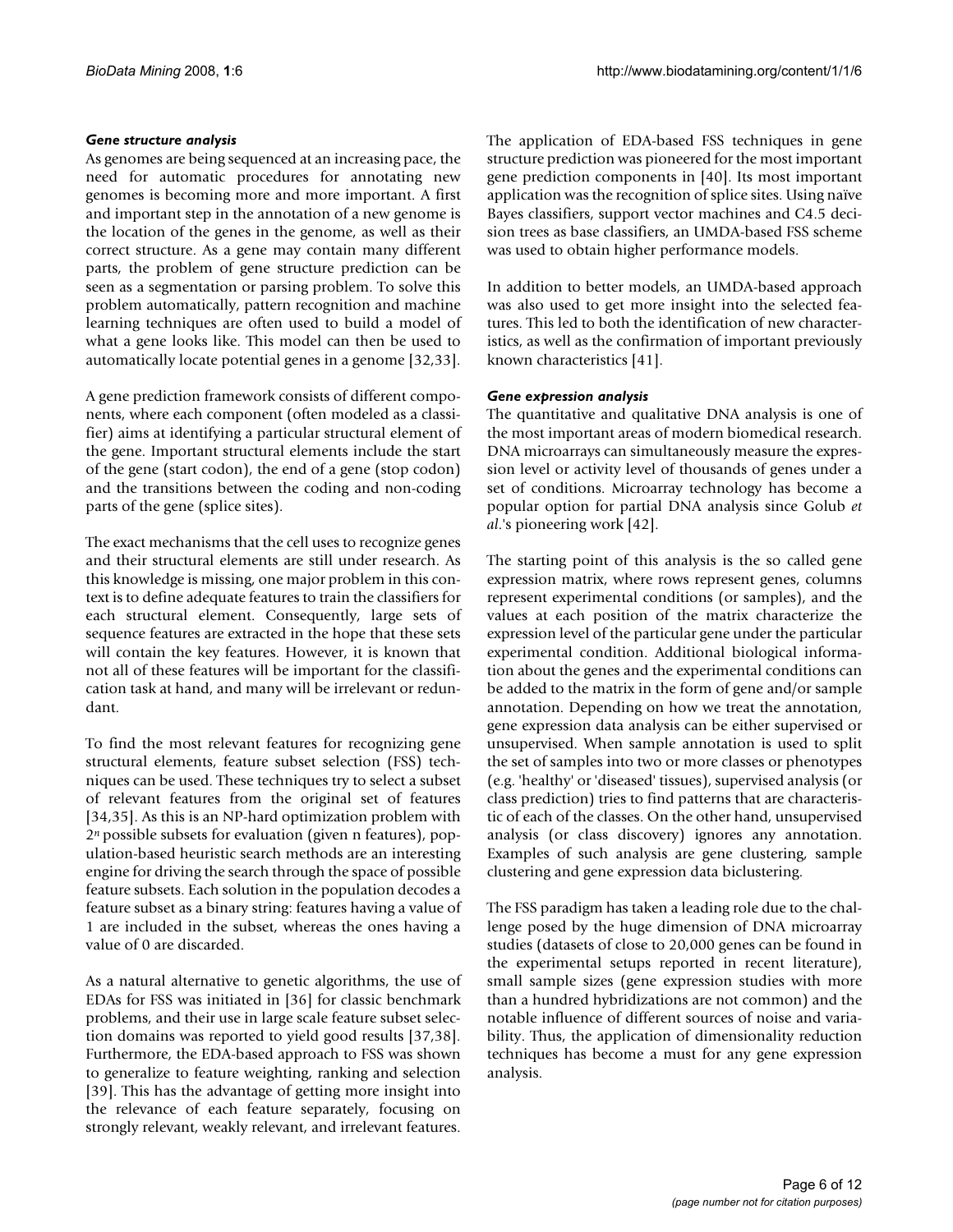#### *Classification of DNA microarray data*

It is broadly assumed that a limited number of genes can cause the onset of a disease. Within this scenario biologists demand a reduction in the number of genes. In addition, the application of a FSS technique to microarray datasets is an essential step to achieve an accurate classification performance for any base classifier.

Although univariate gene ranking procedures are very popular for differential gene expression detection, the multivariate selection of a subset of relevant and nonredundant genes has borrowed from the field of heuristic search engines to guide the exploration of the huge solution space (there are  $2^n$  possible gene subsets, where  $n$  is the number of initial genes). Two research groups have proven that the EDA paradigm is useful for this challenging problem. Both groups have implemented efficient algorithms that have achieved accuracy levels comparable to the most effective state-of-the-art optimization techniques:

• Using a naïve Bayes network as the base classifier and the UMDA as the search algorithm, Blanco *et al*. [43] achieve competitive results in two gene expression benchmarking datasets. The authors show that the predictive power of the models can be improved when the probability of each gene being selected in the first population is initialized using the results provided by a set of simple sequential search procedures.

• Paul and Iba [44,45] propose two variations of the PBIL search algorithm to identify subsets of relevant and nonredundant genes. Using a wide variety of classifiers, notable results are achieved in a set of gene expression benchmarking datasets with subsets of extremely low dimensionality.

Using a continuous-value version of the UMDA procedure, EDAs have been used as a new way of regularizing the logistic regression model for microarray classification problems [46]. Regularization consists of shrinking the parameter estimates to avoid their unstability present when there are a huge number of variables compared to a small number of observations (as in the microarray setting). Therefore, the parameter estimators are restricted maximum likelihood estimates, i.e. the maximum value of a new function including the likelihood function, plus a penalty term where the size of the estimators is constrained. There are different norms for measuring estimators size. This leads to different regularized logistic regression names [47]: ridge, Lasso, bridge, elastic net, etc.

EDAs could be used to optimize these new functions and be a good optimization method especially in some cases where numerical methods are unable to solve the corresponding non-differentiable and non-convex optimization problems. However, another possibility, taken up in [46], is to use EDAs to maximize the likelihood function without having to be penalized (which is a simpler optimization problem) and to include the shrinkage of the estimates during the simulation of the new population. New estimates are simulated during EDA evolutionary process in such a way that guarantees their shrinkage while maintaining their probabilistic dependence relationships learnt in the previous step. This procedure yields regularized estimates at the end of the process.

### *Clustering of DNA microarray data*

Whereas the above papers propose a supervised classification framework, clustering is one of the main tools used to analyze gene expression data obtained from microarray experiments [48]. Grouping together genes with the same behaviour across samples, that is, gene clusters, can suggest new functions for all or some of the grouped genes. We highlight two papers that use EDAs in the context of gene expression profile clustering:

• Peña *et al*. [49] present an application of EDAs for identifying clusters of genes with similar expression profiles across samples using unsupervised Bayesian networks. The technique is based on an UMDA procedure that works in conjunction with the EM clustering algorithm. To evaluate the proposed method, synthetic and real data are analyzed. The experimentation with both types of data provides clusters of genes that may be biologically meaningful and, thus, interesting for biologists to research further.

• Cano *et al*. [50] use UMDA and genetic algorithms to look for clusters of genes with high variance across samples. A real microarray dataset is analyzed, and the Gene Ontology Term Finder is used to evaluate the biological meaning of the resulting clusters.

Like clustering, biclustering is another NP-hard problem that was originally considered by Morgan and Sonquist in 1963 [51]. Biclustering is founded on the fact that not all the genes of a given cluster should be grouped into the same conditions due to their varying biological activity. Thus, biclustering assumes that several genes will only change their expression levels within a specified subset of conditions [52]. This assumption has motivated the development of specific algorithms for biclustering analysis.

An example is the work by Palacios *et al*. [53], which applies an UMDA scheme to search the possible bicluster space. They get accurate results compared to genetic algorithms when seeking single biclusters with coherent evolutions of gene expression values. Like the classic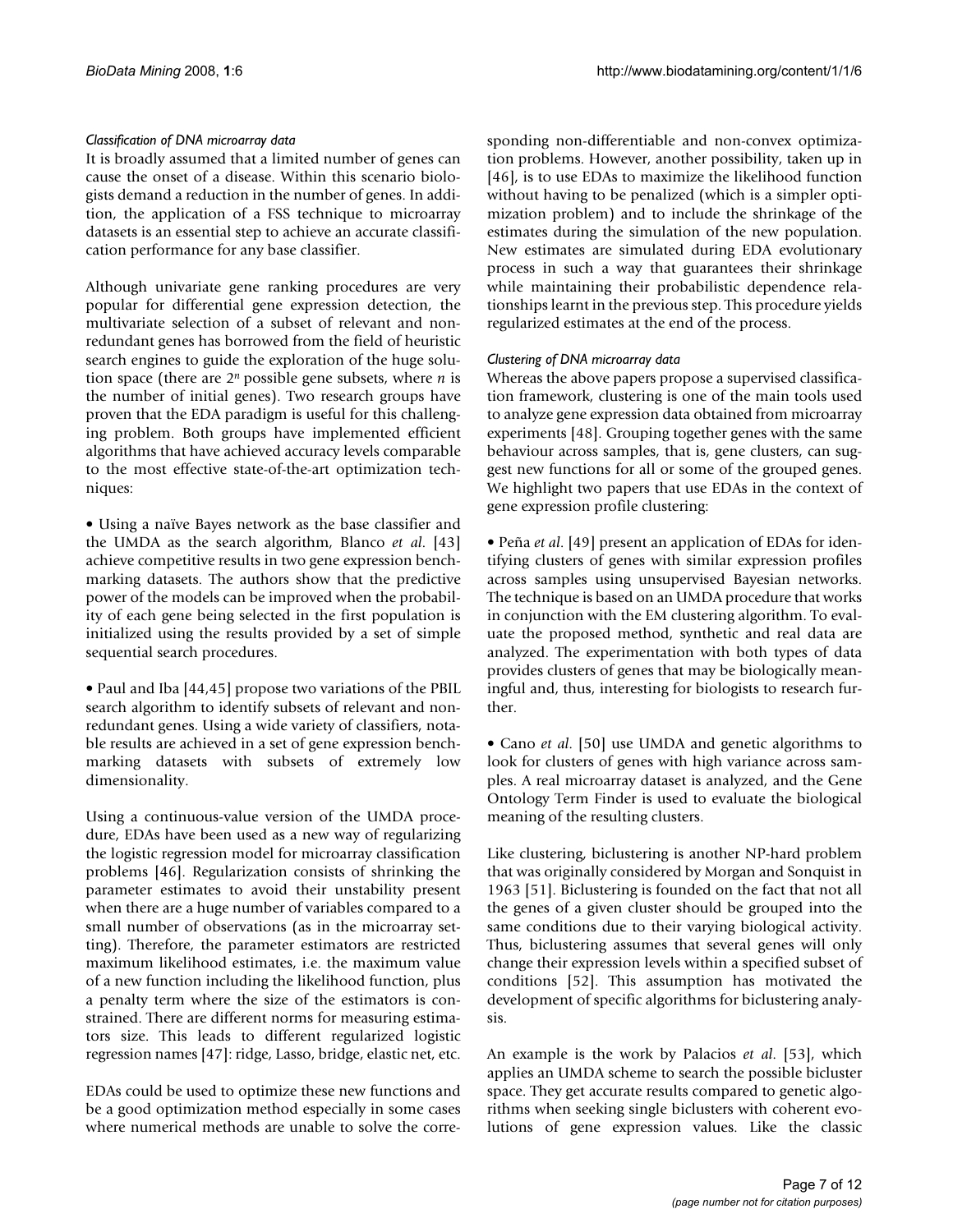codification discussed for the FSS problem, the authors use two concatenated binary arrays to represent a bicluster,  $(x_1, ..., x_n | y_1, ..., y_m)$ . The first array represents each gene of the microarray, where the size is the number of genes. The second array represents each condition, with a size equal to the number of conditions. A value of 1 in the *ith* position of the first array shows that the *ith* gene has been selected for inclusion in the bicluster. Likewise, a value of 1 in the *jth* position of the second array indicates that the *jth* condition has been selected for inclusion in the bicluster. This codification results in a space of 2*n*+*m* possible biclusters.

### *Inference of genetic networks*

The inference of gene-gene interactions from gene expression data is a powerful tool for understanding the system behaviour of living organisms [54].

This promising research area is now of much interest for biomedical practitioners, and a few papers have even applied EDAs to this domain. One of these early works uses Bayesian networks as the paradigm for modeling the interactions among genes, while an UMDA approach explores the search space to find the candidate interactions [55]. The subsequent literature evaluation of the most reliable interactions unveils that many of them have been previously reported in the literature.

### **EDAs in proteomics** *Introduction*

The objective of protein structure prediction is to predict the native structure of a protein from its sequence. In protein design, the goal is to create new proteins that satisfy some given structural or functional constraints. Frequently, both problems are addressed using function optimization. As the possible solution space is usually huge, complex and contains many local optima, heuristic optimization methods are needed. The efficiency of the optimization algorithm plays a crucial role in the process. In this section, we review applications of EDAs to different variants of protein structure prediction and protein design problems.

We start by reviewing some important concepts related to protein models and energy functions in optimization. Then, we propose an initial general classification of EDA applications to protein problems according to how sophisticated and detailed the protein models used are. Subsequently, we give a more detailed classification based on the specificities of the protein problems.

#### *Protein structure prediction and protein design*

Protein structure prediction and protein design are usually addressed by minimizing an energy function in the candidate solution space. Two essential issues in the application of EDAs and other optimization algorithms to these problems are the type of protein representation employed and the energy function of choice.

There are many factors that influence the stability of proteins and have to be taken into account to evaluate candidate structures. The native state is thought to be at the global free energy minimum of the protein. Electrostatic interactions, including hydrogen bonds, van der Waals interactions, intrinsic propensities of the amino acids to take up certain structures, hydrophobic interactions and conformational entropy contribute to free energy. Determining to what extent the function can represent all of these factors, as well as how to weight each one are difficult questions that have to be solved before applying the optimization method.

Simplified protein models omit some of these factors and are a first problem-solving approximation. For example, the approximate fold of a protein is influenced by the sequence of hydrophobic and hydrophilic residues, irrespective of what the actual amino acids in that sequence are [56]. Therefore, a first approximation could simply be constructed by a binary patterning of hydrophobic and hydrophilic residues to match the periodicity of secondary structural elements. Simplification can be further developed to consider proteins represented using this binary patterning and to approximate the protein structure prediction problem as two- and three-dimensional lattices. In this case, the energy function measures only hydrophobic and hydrophilic interactions. An example of this type of representation is shown in Figure 3, where a sequence of 64 aminoacids is represented on a two-dimensional lattice.

## *EDA approaches*

Depending on how sophisticated and detailed the protein model used is, EDAs can be divided into two groups: EDAs applying a simplified model [57-60] and EDAs using more detailed (atomic-based) models [61-63]. A more thorough classification is related to the type of problems addressed:

• Protein structure prediction in simplified models [58,60].

- Protein side chain placement [62,63].
- Design of protein peptide ligands [61].
- Protein design by minimization of contact potentials [59,64].
- Aminoacid alphabet reduction for protein structure prediction [57].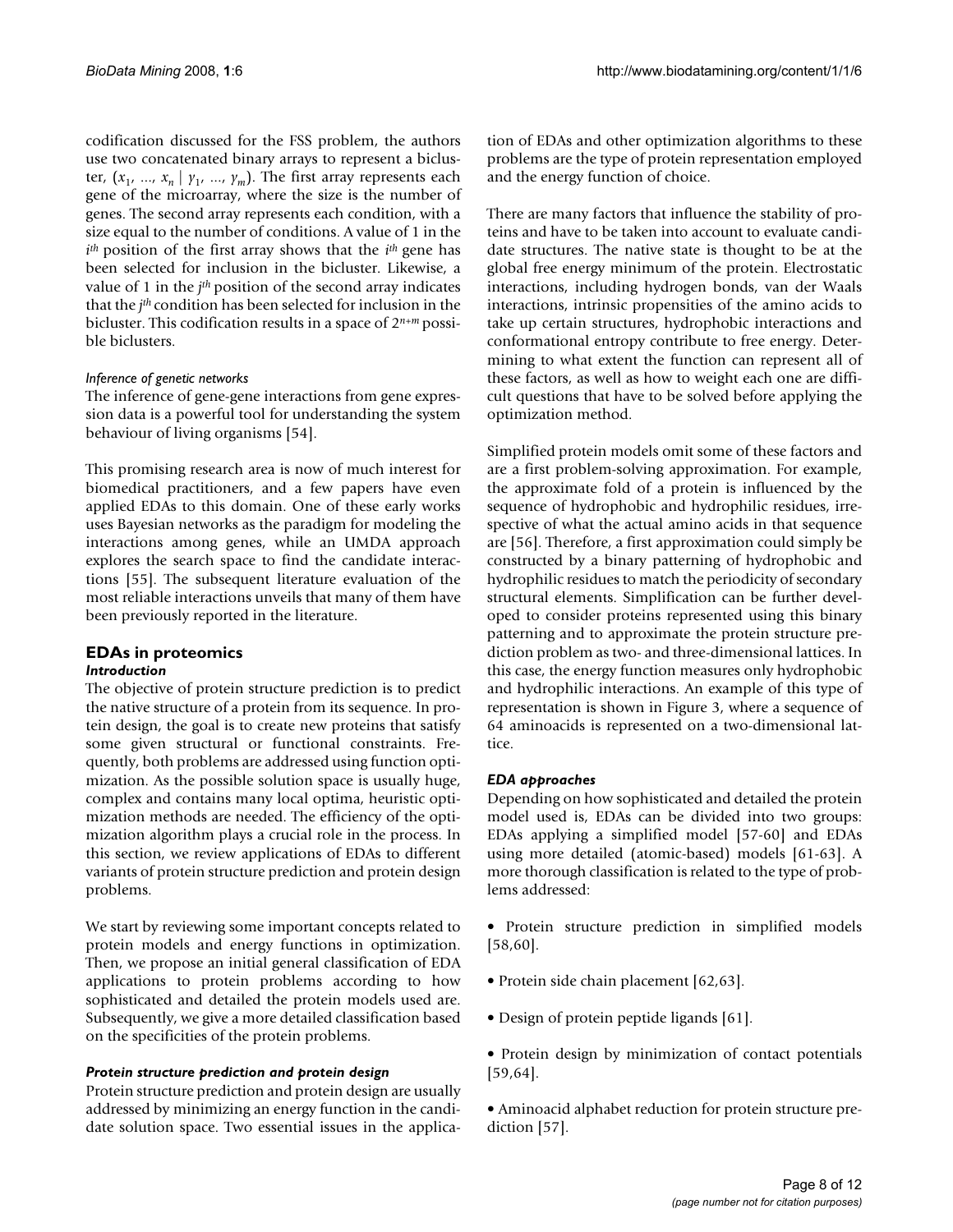

Figure 3 **Optimal protein structure (Figure 3-ProteinStructure.eps)**. Optimal solution of an HP model found by an EDA that uses a Markovian model.

• Using EDAs as a simulation tool to investigate the influence of different protein features in the protein folding process [63].

In [58-60], EDAs are used to solve bi-dimensional and three-dimensional simplified protein folding problems. The hydrophobic-polar (HP) [65], and functional protein models [66] are optimized using EDAs based on probabilistic models of different complexity (i.e. Tree-EDA [67], mixtures of trees EDA (MT-EDA) [67] and EDAs that use *k*-order Markov models (MK-EDA*k*) [58]).

The results achieved outperform other evolutionary algorithms. For example, the configuration shown in Figure 3 is the optimal solution found by  $MK-EDA_2$ . Due to the particular topology of this instance, other evolutionary algorithms consistently fail to find the optimal solution [58].

Side chain placement problems are dealt with using UMDA with discrete representation in [62,63]. The approach is based on the use of rotamer libraries that can represent the side chain configurations using their rotamer angles. For these problems, EDAs have achieved very good results in situations where other methods fail [63]. Results are better when EDAs are combined with local optimization methods as in [63], where variable neighborhood search [68] is applied to the best solutions found by UMDA.

Belda *et al*. [61] use different EDAs to generate potential peptide ligands of a given protein by minimizing the docking energy between the candidate peptide ligand and a user-defined area of the target protein surface. The results of the population based incremental learning algorithm (PBIL) [9] and the Bayesian optimization algorithm (BOA) [18] are compared with two different types of genetic algorithms. Results showed that some of the ligands designed using the computational methods had better docking energies than peptides designed using a purely chemical knowledge-based approach [61].

In [64], three different EDAs are applied to solve a protein design problem by minimizing contact potentials: UMDA, Tree-EDA and Tree-EDA*<sup>r</sup>*(the structure of the tree is deduced from the known protein structure, tree parameters are learned from data). Combining probabilistic models able to represent probabilistic dependencies with information about residue interactions in the protein contact graph is shown to improve the search efficiency for the evaluated problems. In [59], EDAs that use loopy probabilistic models are combined with inference-based optimization algorithms to deal with the same problems. For several protein instances, this approach manage to improve the results obtained with tree-based EDAs.

The alphabet reduction problem is addressed in [57] using the extended compact genetic algorithm (EcGA) [69]. The problem is to reduce the 20-letter amino acid (AA) alphabet into a lower cardinality alphabet. A genetics-based machine learning technique uses the reduced alphabet to induce rules for protein structure prediction features. The results showed that it is possible to reduce the size of the alphabet used for prediction from twenty to just three letters resulting in more compact rules.

Results of using EDAs and the HP model to simulate the protein folding process are presented in [64]. Some of the features exhibited by the EDA model that mimics the behaviour of the protein folding process are investigated. The features considered include the correlation between the EDA success rate and the contact order of the protein models, and the relationship between the generation convergence of EDAs for the HP model and the contact order of the optimal solution. Other issues analyzed are the differences in the rate of formation of native contacts during EDA evolution, and how these differences are associated with the contact separation of the protein instance.

# **Conclusion**

Throughout this paper, we reviewed the state-of-the-art of EDA applications in bioinformatics. As soon as researchers realized the need to apply a randomized, populationbased, heuristic search, EDAs emerged as a natural alternative to commonly used genetic algorithms. Since the pos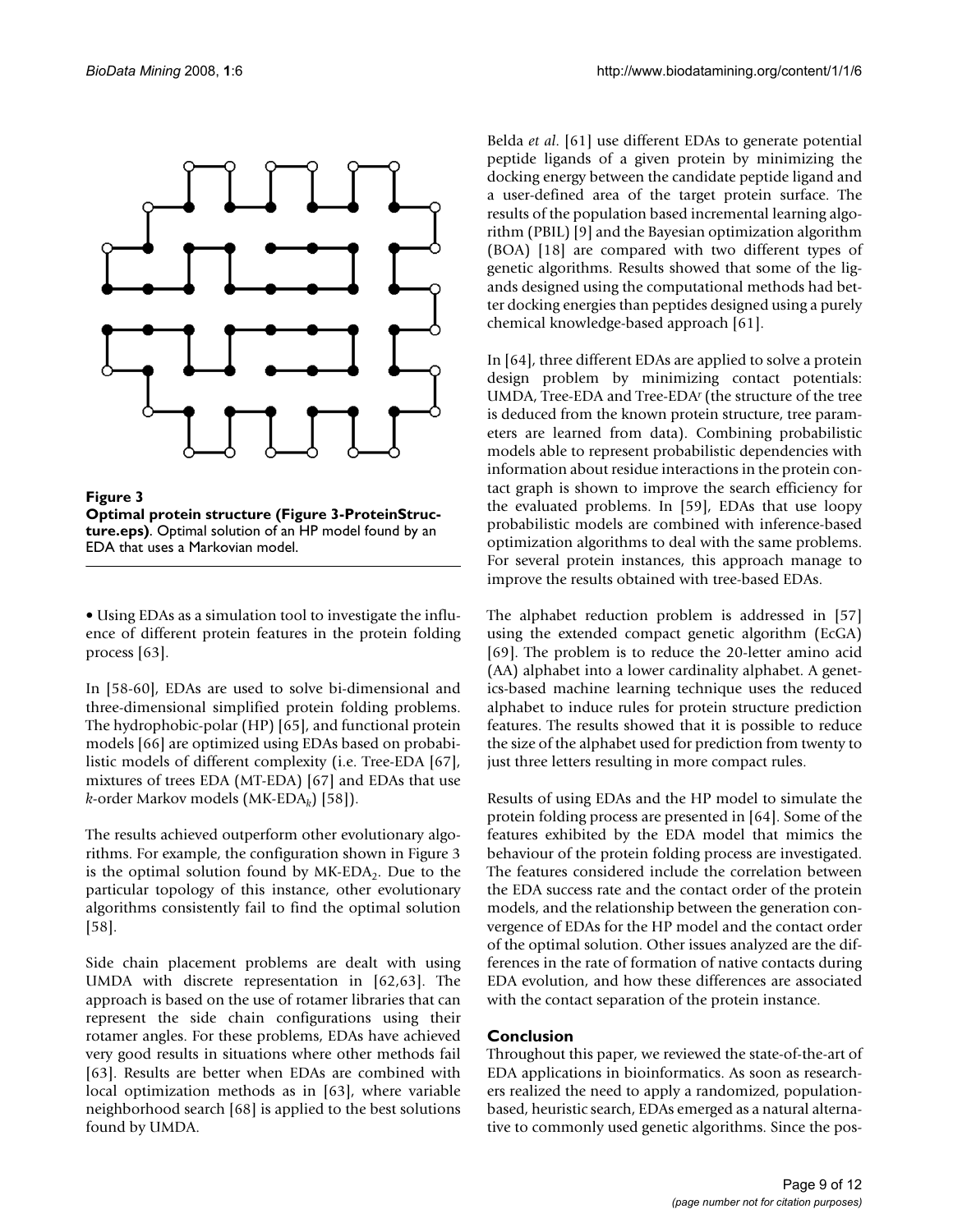sible solution space is huge for most of the addressed problems, researchers have made use of efficient EDA implementations.

A group of interesting papers demonstrate the efficiency and the competitive accuracy of this novel search paradigm in a set of challenging NP-hard genomic and proteomic bioinformatic tasks. As the number of EDA application papers in bioinformatics is modest and the number and variety of problems is constantly growing, there is room for new EDA applications in the field.

An interesting opportunity for future research is the adaptation and application of multivariate EDA models that can efficiently deal with the huge dimensionality of current bioinformatic problems. Going further than simple univariate models, bio-experts could explicitly inspect the probabilistic relationships among problem variables for each generation of the evolutionary process. This would create opportunities for improved accuracy. These probabilistic relationships induced from the evolutionary model are an attractive way of proposing novel biological hypotheses to be further tested by bio-experts.

#### **Competing interests**

The authors declare that they have no competing interests.

#### **Authors' contributions**

RA, II, and PL conceived of the manuscript. II, YS, JLF, RB, VR and CB participated in writting the genomics section. The proteomics section was designed and written by RS and JAL. The introduction to EDAs was carried out by RA, RS and YS. RA was in charge of the writing and coordination process. II, YVP and PL helped to write and correct the manuscript draft. All authors read and approved the final manuscript.

#### **Acknowledgements**

This work has been partially supported by the 2007–2012 Etortek, Saiotek and Research Group (IT-242-07) programs (Basque Government), TIN2005-03824 and Consolider Ingenio 2010-CSD2007-00018 projects (Spanish Ministry of Education and Science) and the COMBIOMED network in computational biomedicine (Carlos III Health Institute).

R. Armañanzas is supported by Basque Government grant AE-BFI-05/430. Y. Saeys would like to thank the Fund for Scientific Research Flanders (FWO) for funding his research.

#### **References**

- Bosman PA, Thierens D: Linkage information processing in dis**tribution estimation algorithms.** In *Proceedings of the Genetic and Evolutionary Computation Conference GECCO-1999 Volume I*. Edited by: Banzhaf W, Daida J, Eiben AE, Garzon MH, Honavar V, Jakiela M, Smith RE. Orlando, FL: Morgan Kaufmann Publishers, San Francisco, CA; 1999:60-67.
- 2. Larrañaga P, Lozano JA, Eds: *Estimation of Distribution Algorithms. A New Tool for Evolutionary Computation* Kluwer Academic Publishers; 2002.
- 3. Lozano JA, Larrañaga P, Inza I, Bengoetxea E, Eds: *Towards a New Evolutionary Computation: Advances on Estimation of Distribution Algorithms* Springer-Verlag; 2006.
- 4. Mühlenbein H, Paaß G: **From recombination of genes to the estimation of distributions. Binary parameters.** *Lecture Notes in Computer Science 1411: Parallel Problem Solving from Nature, PPSN IV* 1996:178-187.
- 5. Pelikan M: *Hierarchical Bayesian Optimization Algorithm. Toward a New Generation of Evolutionary Algorithms, of Studies in Fuzziness and Soft Computing Volume 170*. Springer; 2005.
- 6. Larrañaga P: *Estimation of Distribution Algorithms* A New Tool for Evolutionary Computation, Kluwer Academic Publishers 2002 chap. A review on estimation of distribution algorithms:55-98.
- 7. Goldberg DE: *The Design of Innovation: Lessons from and for Competent Genetic Algorithms* Kluwer Academic; 2002.
- 8. Pelikan M, Goldberg DE, Lobo F: **A survey of optimization by building and using probabilistic models.** *Computational Optimization and Applications* 2002, **21:**5-20.
- 9. Baluja S: **Population-based incremental learning: A method for integrating genetic search based function optimization and competitive learning.** Tech Rep CMU-CS-94–163, Carnegie Mellon University, Pittsburgh, PA; 1994.
- 10. Harik GR, Lobo FG, Goldberg DE: **The compact genetic algorithm.** *IEEE Transactions on Evolutionary Computation* 1999, **3(4):**287-297.
- 11. Sebag M, Ducoulombier A: **Extending population-based incremental learning to continuous search spaces.** *Parallel Problem Solving from Nature – PPSN V* 1998:418-427.
- 12. De Bonet JS, Isbell CL, Viola P: **MIMIC: Finding optima by estimating probability densities.** In *Advances in Neural Information Processing Systems Volume 9*. Edited by: Mozer MC, Jordan MI, Petsche T. The MIT Press; 1997:424-430.
- 13. Pelikan M, Mühlenbein H: **The bivariate marginal distribution algorithm.** In *Advances in Soft Computing – Engineering Design and Manufacturing* Edited by: Roy R, Furuhashi T, Chawdhry PK. London: Springer-Verlag; 1999:521-535.
- 14. Baluja S, Davies S: **Using optimal dependency-trees for combinatorial optimization: Learning the structure of the search space.** *Proceedings of the 14th International Conference on Machine Learning* 1997:30-38.
- 15. Santana R, Ponce de León E, Ochoa A: **The edge incident model.** *Proceedings of the Second Symposium on Artificial Intelligence (CIMAF-99)* 1999:352-359.
- 16. Mühlenbein H, Mahnig T, Ochoa A: **Schemata, distributions and graphical models in evolutionary optimization.** *Journal of Heuristics* 1999, **5(2):**213-247.
- 17. Etxeberria R, Larrañaga P: **Global optimization using Bayesian networks.** *Proceedings of the Second Symposium on Artificial Intelligence (CIMAF-99)* 1999:151-173.
- 18. Pelikan M, Goldberg D, Cantú-Paz E: **[BOA: The Bayesian optimi](http://www.ncbi.nlm.nih.gov/entrez/query.fcgi?cmd=Retrieve&db=PubMed&dopt=Abstract&list_uids=11001554)[zation algorithm.](http://www.ncbi.nlm.nih.gov/entrez/query.fcgi?cmd=Retrieve&db=PubMed&dopt=Abstract&list_uids=11001554)** *Evol Comput* 2000, **8(3):**311-340.
- 19. Alden MA: **MARLEDA: Effective Distribution Estimation Through Markov Random Fields.** In *PhD thesis* Faculty of the Graduate Schoool, University of Texas at Austin, USA; 2007.
- 20. Shakya S, McCall J: **Optimization by estimation of distribution with DEUM framework based on Markov random fields.** *International Journal of Automation and Computing* 2007, **4(3):**262-272.
- 21. Santana R: **[Estimation of distribution algorithms with Kikuchi](http://www.ncbi.nlm.nih.gov/entrez/query.fcgi?cmd=Retrieve&db=PubMed&dopt=Abstract&list_uids=15901427) [approximations.](http://www.ncbi.nlm.nih.gov/entrez/query.fcgi?cmd=Retrieve&db=PubMed&dopt=Abstract&list_uids=15901427)** *Evolutionary Computation* 2005, **13:**67-97.
- 22. Gámez JA, Mateo JL, Puerta JM: **EDNA: Estimation of dependency networks algorithm.** *Bio-inspired Modeling of Cognitive Tasks, Second International Work-Conference on the Interplay Between Natural and Artificial Computation, IWINAC, of Lecture Notes in Computer Science* 2007, **4527:**427-436.
- 23. Geman S, Geman D: **Stochastic relaxation, Gibbs distributions, and Bayesian restoration of images.** *IEEE Transactions on Pattern Analysis and Machine Intelligence* 1984:721-741.
- 24. Mühlenbein H, Mahnig T: **Evolutionary synthesis of Bayesian networks for optimization.** In *Advances in Evolutionary Synthesis of Intelligent Agents* Edited by: Patel M, Honavar V, Balakrishnan K. MIT Press; 2001:429-455.
- 25. Ochoa A, Mühlenbein H, Soto M: **Factorized distribution algo**rithms using Bayesian networks bounded complexity. *ceedings of the Genetic and Evolutionary Computation Conference GECCO-2000* 2000:212-215.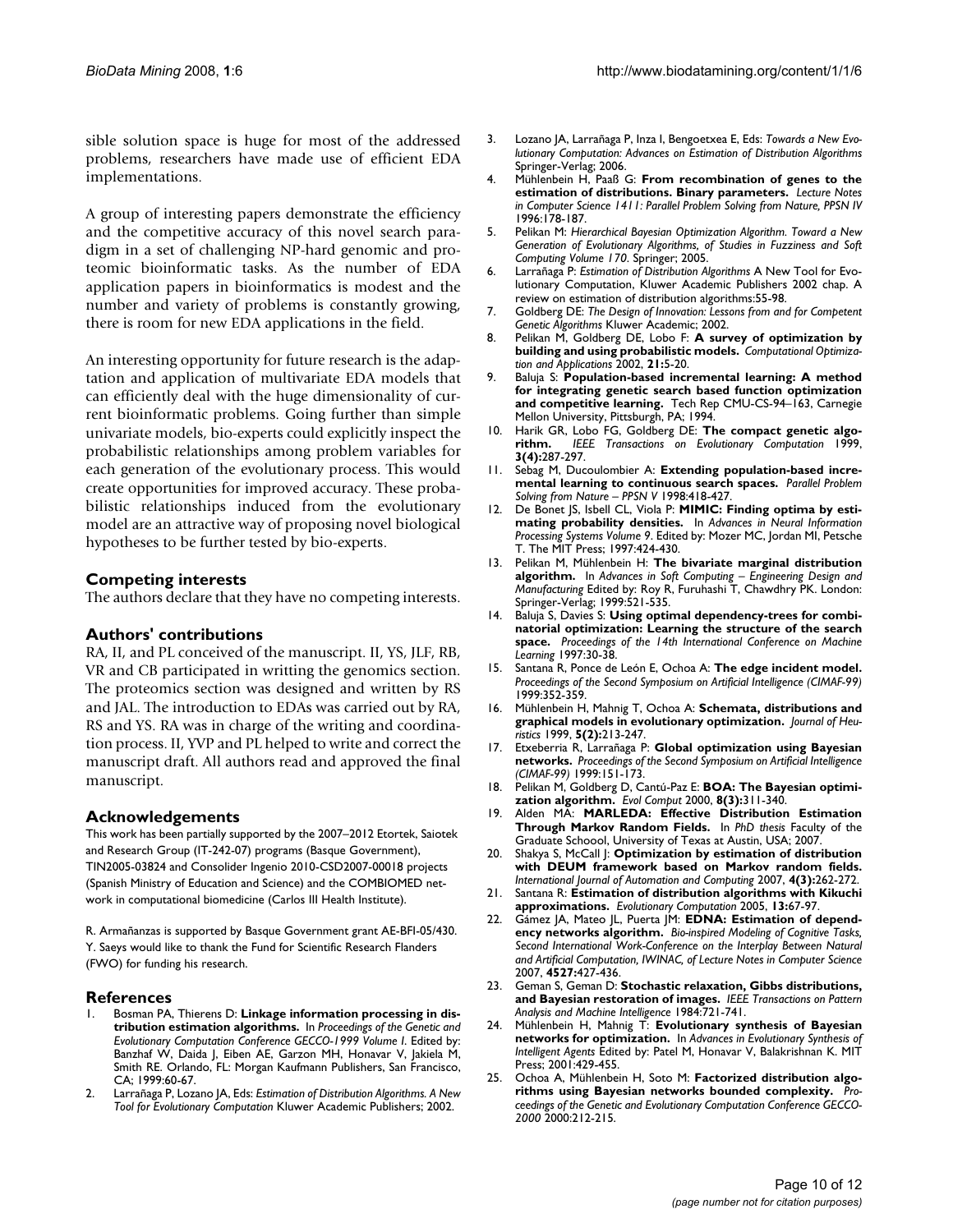- 26. Ochoa A, Mühlenbein H, Soto MR: **A factorized distribution algorithm using single connected Bayesian networks.** In *Parallel Problem Solving from Nature – PPSN VI 6th International Conference* Edited by: Schoenauer M, Deb K, Rudolph G, Yao X, Lutton E, Merelo JJ, Schwefel H. Springer Verlag; 2000:787-796.
- 27. Pelikan M, Sastry K, Cantú-Paz E, Eds: *Scalable Optimization via Probabilistic Modeling: From Algorithms to Applications* Studies in Computational Intelligence, Springer; 2006.
- 28. Bengoetxea E: **Inexact Graph Matching Using Estimation of Distribution Algorithms.** In *PhD thesis* Ecole Nationale Supérieure des Télécommunications; 2003.
- 29. Hauschild M, Pelikan M, Lima C, Sastry K: **Analyzing probabilistic models in hierarchical BOA on traps and spin glasses.** *Proceedings of the Genetic and Evolutionary Computation Conference GECCO-2007* 2007, **I:**523-530.
- 30. Echegoyen C, Santana R, Lozano JA, Larrañaga P: *Linkage in evolutionary computation* Studies in Computational Intelligence 2008 chap. The impact of probabilistic learning algorithms in EDAs based on Bayesian networks.
- 31. Hauschild M, Pelikan M, Sastry K, Goldberg DE: **Using previous models to bias structural learning in the hierarchical BOA.** MEDAL Report No. 2008003, Missouri Estimation of Distribution Algorithms Laboratory (MEDAL); 2008.
- 32. Mathé C, Sagot M, Schiex T, Rouzé P: **[Current methods of gene](http://www.ncbi.nlm.nih.gov/entrez/query.fcgi?cmd=Retrieve&db=PubMed&dopt=Abstract&list_uids=12364589) [prediction, their strengths and weaknesses.](http://www.ncbi.nlm.nih.gov/entrez/query.fcgi?cmd=Retrieve&db=PubMed&dopt=Abstract&list_uids=12364589)** *Nucleic Acids Research* 2002, **30(19):**4103-4117.
- 33. Majoros W: *Methods for Computational Gene Prediction* Cambridge University Press; 2007.
- 34. Liu H, Yu L: **Toward integrating feature selection algorithms for classification and clustering.** *IEEE Transactions on Knowledge and Data Engineering* 2005, **17(4):**491-502.
- 35. Saeys Y, Inza I, Larrañaga P: **[A review of feature selection tech](http://www.ncbi.nlm.nih.gov/entrez/query.fcgi?cmd=Retrieve&db=PubMed&dopt=Abstract&list_uids=17720704)[niques in bioinformatics.](http://www.ncbi.nlm.nih.gov/entrez/query.fcgi?cmd=Retrieve&db=PubMed&dopt=Abstract&list_uids=17720704)** *Bioinformatics* 2007, **23(19):**2507-2517.
- 36. Inza I, Larrañaga P, Etxebarria R, Sierra B: **Feature subset selection by Bayesian networks based optimization.** *Artificial Intelligence* 1999, **27:**143-164.
- 37. Inza I, Merino M, Larrañaga P, Quiroga J, Sierra B, Girala M: **[Feature](http://www.ncbi.nlm.nih.gov/entrez/query.fcgi?cmd=Retrieve&db=PubMed&dopt=Abstract&list_uids=11583925) [subset selection by genetic algorithms and estimation of dis](http://www.ncbi.nlm.nih.gov/entrez/query.fcgi?cmd=Retrieve&db=PubMed&dopt=Abstract&list_uids=11583925)tribution algorithms – A case study in the survival of cir[rhotic patients treated with TIPS.](http://www.ncbi.nlm.nih.gov/entrez/query.fcgi?cmd=Retrieve&db=PubMed&dopt=Abstract&list_uids=11583925)** *Artificial Intelligence in Medicine* 2001, **23(2):**187-205.
- 38. Saeys Y, Degroeve S, Aeyels D, Peer Y Van de, Rouzé P: **Fast feature selection using a simple estimation of distribution algorithm: A case study on splice site prediction.** *Bioinformatics* 2003, **19(Suppl 2):**179-188.
- 39. Saeys Y, Degroeve S, Peer Y Van de: *Towards a New Evolutionary Computation: Advances in Estimation of Distribution Algorithms* Springer 2006 chap. Feature ranking using an EDA-based wrapper approach:243-257.
- Saeys Y: Feature Selection for Classification of Nucleic Acid **Sequences.** In *PhD thesis* Ghent University, Belgium; 2004.
- 41. Saeys Y, Degroeve S, Aeyels D, Rouzé P, Peer Y Van de: **[Feature](http://www.ncbi.nlm.nih.gov/entrez/query.fcgi?cmd=Retrieve&db=PubMed&dopt=Abstract&list_uids=15154966) [selection for splice site prediction: A new method using](http://www.ncbi.nlm.nih.gov/entrez/query.fcgi?cmd=Retrieve&db=PubMed&dopt=Abstract&list_uids=15154966) [EDA-based feature ranking.](http://www.ncbi.nlm.nih.gov/entrez/query.fcgi?cmd=Retrieve&db=PubMed&dopt=Abstract&list_uids=15154966)** *BMC Bioinformatics* 2004, **5:**64.
- 42. Golub TR, Slonim DK, Tamayo P, Huard C, Gaasenbeek M, Mesirov JP, Coller H, Loh ML, Downing JR, Caliguri MA, Bloomfield CD, Lander ES: **[Molecular classification of cancer: Class discovery](http://www.ncbi.nlm.nih.gov/entrez/query.fcgi?cmd=Retrieve&db=PubMed&dopt=Abstract&list_uids=10521349) [and class prediction by gene expression monitoring.](http://www.ncbi.nlm.nih.gov/entrez/query.fcgi?cmd=Retrieve&db=PubMed&dopt=Abstract&list_uids=10521349)** *Science* 1999, **286:**531-537.
- 43. Blanco R, Larrañaga P, Inza I, Sierra B: **Gene selection for cancer classification using wrapper approaches.** *International Journal of Pattern Recognition and Artificial Intelligence* 2004, **18(8):**1373-1390.
- Paul TK, Iba H: **Identification of informative genes for molecular classification using probabilistic model building genetic algorithms.** *Proceedings of the Genetic and Evolutionary Computation Conference GECCO-2004. Lecture Notes in Computer Science 3102* 2004:414-425.
- 45. Paul T, Iba H: **[Gene selection for classification of cancers using](http://www.ncbi.nlm.nih.gov/entrez/query.fcgi?cmd=Retrieve&db=PubMed&dopt=Abstract&list_uids=16112804) [probabilistic model building genetic algorithm.](http://www.ncbi.nlm.nih.gov/entrez/query.fcgi?cmd=Retrieve&db=PubMed&dopt=Abstract&list_uids=16112804)** *BioSystems* 2005, **82(3):**208-225.
- 46. Bielza C, Robles V, Larrañaga P: **Estimation of distribution algorithms as logistic regression regularizers of microarray classifiers.** *Methods of Information in Medicine* 2008 in press.
- 47. Hastie T, Tibshirani R, Friedman J: *The Elements of Statistical Learning: Data Mining, Inference, and Prediction* Springer-Verlag; 2001.
- 48. Ben-Dor A, Shamir R, Yakhini Z: **[Clustering gene expression pat](http://www.ncbi.nlm.nih.gov/entrez/query.fcgi?cmd=Retrieve&db=PubMed&dopt=Abstract&list_uids=10582567)[terns.](http://www.ncbi.nlm.nih.gov/entrez/query.fcgi?cmd=Retrieve&db=PubMed&dopt=Abstract&list_uids=10582567)** *Journal of Computational Biology* 1999, **6(3/4):**281-297.
- 49. Peña J, Lozano J, Larrañaga P: **Unsupervised learning of Bayesian networks via estimation of distribution algorithms: an application to gene expression data clustering.** *International Journal of Uncertainty, Fuzziness and Knowledge-Based Systems* 2004, **12:**63-82.
- 50. Cano C, Blanco A, García F, López FJ: **Evolutionary algorithms for finding interpretable patterns in gene expression data.** *International Journal on Computer Science and Information System* 2006, **1(2):**88-99.
- 51. Morgan J, Sonquistz J: **Problems in the analysis of survey data, and a proposal.** *Journal of the American Statistical Association* 1963, **58:**415-434.
- 52. Cheng Y, Church GM: **Biclustering of expression data.** In *Proceedings of the Eighth International Conference on Intelligent Systems for Molecular Biology* AAAI Press; 2000:93-103.
- 53. Palacios P, Pelta DA, Blanco A: **Obtaining biclusters in microarrays with population-based heuristics.** *Evo Workshops, Springer* **2006:**115-126.
- 54. Armañanzas R, Inza I, Larrañaga P: **[Detecting reliable gene inter](http://www.ncbi.nlm.nih.gov/entrez/query.fcgi?cmd=Retrieve&db=PubMed&dopt=Abstract&list_uids=18433926)[actions by a hierarchy of Bayesian network classifiers.](http://www.ncbi.nlm.nih.gov/entrez/query.fcgi?cmd=Retrieve&db=PubMed&dopt=Abstract&list_uids=18433926)** *Comput Methods Programs Biomed* 2008, **91(2):**110-121.
- 55. Dai C, Liu J: **[Inducing pairwise gene interactions from time](http://www.ncbi.nlm.nih.gov/entrez/query.fcgi?cmd=Retrieve&db=PubMed&dopt=Abstract&list_uids=17282077) [series data by EDA based Bayesian network.](http://www.ncbi.nlm.nih.gov/entrez/query.fcgi?cmd=Retrieve&db=PubMed&dopt=Abstract&list_uids=17282077)** *Conf Proc IEEE Eng Med Biol Soc* 2005, **7:**7746-7749.
- 56. Steipe B: **Protein design concepts.** In *The Encyclopedia of Computational Chemistry* Edited by: Schleyer PVR, Allinger NL, Clark T, Gasteiger J, Kollman PA, Schaefer III HF, Schreiner PR. Chichester: John Wiley & Sons; 1998:2168-2185.
- 57. Bacardit J, Stout M, Hirst JD, Sastry K, Llorà X, Krasnogor N: **Automated alphabet reduction method with evolutionary algorithms for protein structure prediction.** *Proceedings of the Genetic and Evolutionary Computation Conference GECCO-2007* 2007, **I:**346-353.
- 58. Santana R, Larrañaga P, Lozano JA: **Protein folding in 2-dimensional lattices with estimation of distribution algorithms.** In *Proceedings of the First International Symposium on Biological and Medical Data Analysis, of Lecture Notes in Computer Science Volume 3337*. Barcelona: Springer Verlag; 2004:388-398.
- Santana R: Advances in Probabilistic Graphical Models for **Optimization and Learning Applications in Protein Modelling.** In *PhD thesis* University of the Basque Country; 2006.
- 60. Santana R, Larrañaga P, Lozano JA: **Protein folding in simplified models with estimation of distribution algorithms.** *IEEE Transactions on Evolutionary Computation* 2008, **12(4):**418-438.
- 61. Belda I, Madurga S, Llorá X, Martinell M, Tarragó T, Piqueras M, Nicolás E, Giralt E: **[ENPDA: An evolutionary structure-based](http://www.ncbi.nlm.nih.gov/entrez/query.fcgi?cmd=Retrieve&db=PubMed&dopt=Abstract&list_uids=16267689) [de novo peptide design algorithm.](http://www.ncbi.nlm.nih.gov/entrez/query.fcgi?cmd=Retrieve&db=PubMed&dopt=Abstract&list_uids=16267689)** *Journal of Computer-Aided Molecular Design* 2005, **19(8):**585-601.
- 62. Santana R, Larrañaga P, Lozano JA: **[Side chain placement using](http://www.ncbi.nlm.nih.gov/entrez/query.fcgi?cmd=Retrieve&db=PubMed&dopt=Abstract&list_uids=16854574) [estimation of distribution algorithms.](http://www.ncbi.nlm.nih.gov/entrez/query.fcgi?cmd=Retrieve&db=PubMed&dopt=Abstract&list_uids=16854574)** *Artificial Intelligence in Medicine* 2007, **39:**49-63.
- Santana R, Larrañaga P, Lozano JA: **Combining variable neighborhood search and estimation of distribution algorithms in the protein side chain placement problem.** *Journal of Heuristics* 2007 in press.
- Santana R, Larrañaga P, Lozano JA: The role of a priori informa**tion in the minimization of contact potentials by means of estimation of distribution algorithms.** *Proceedings of the Fifth European Conference on Evolutionary Computation, Machine Learning and Data Mining in Bioinformatics, of Lecture Notes in Computer Science* 2007, **4447:**247-257.
- 65. Dill KA: **[Theory for the folding and stability of globular pro](http://www.ncbi.nlm.nih.gov/entrez/query.fcgi?cmd=Retrieve&db=PubMed&dopt=Abstract&list_uids=3986190)[teins.](http://www.ncbi.nlm.nih.gov/entrez/query.fcgi?cmd=Retrieve&db=PubMed&dopt=Abstract&list_uids=3986190)** *Biochemistry* 1985, **24(6):**1501-1509.
- 66. Hirst JD: **[The evolutionary landscape of functional model pro](http://www.ncbi.nlm.nih.gov/entrez/query.fcgi?cmd=Retrieve&db=PubMed&dopt=Abstract&list_uids=10506281)[teins.](http://www.ncbi.nlm.nih.gov/entrez/query.fcgi?cmd=Retrieve&db=PubMed&dopt=Abstract&list_uids=10506281)** *Protein Engineering* 1999, **12:**721-726.
- 67. Santana R, Ochoa A, Soto MR: **The mixture of trees factorized distribution algorithm.** In *Proceedings of the Genetic and Evolutionary Computation Conference GECCO-2001* Edited by: Spector L, Goodman E, Wu A, Langdon W, Voigt H, Gen M, Sen S, Dorigo M, Pezeshk S, Garzon M, Burke E. San Francisco, CA: Morgan Kaufmann Publishers; 2001:543-550.
- 68. Mladenović N: **A variable neighborhood algorithm a new metaheuristics for combinatorial optimization.** *Abstracts of Papers Presented at Optimization Days. Montréal* 1995:112.